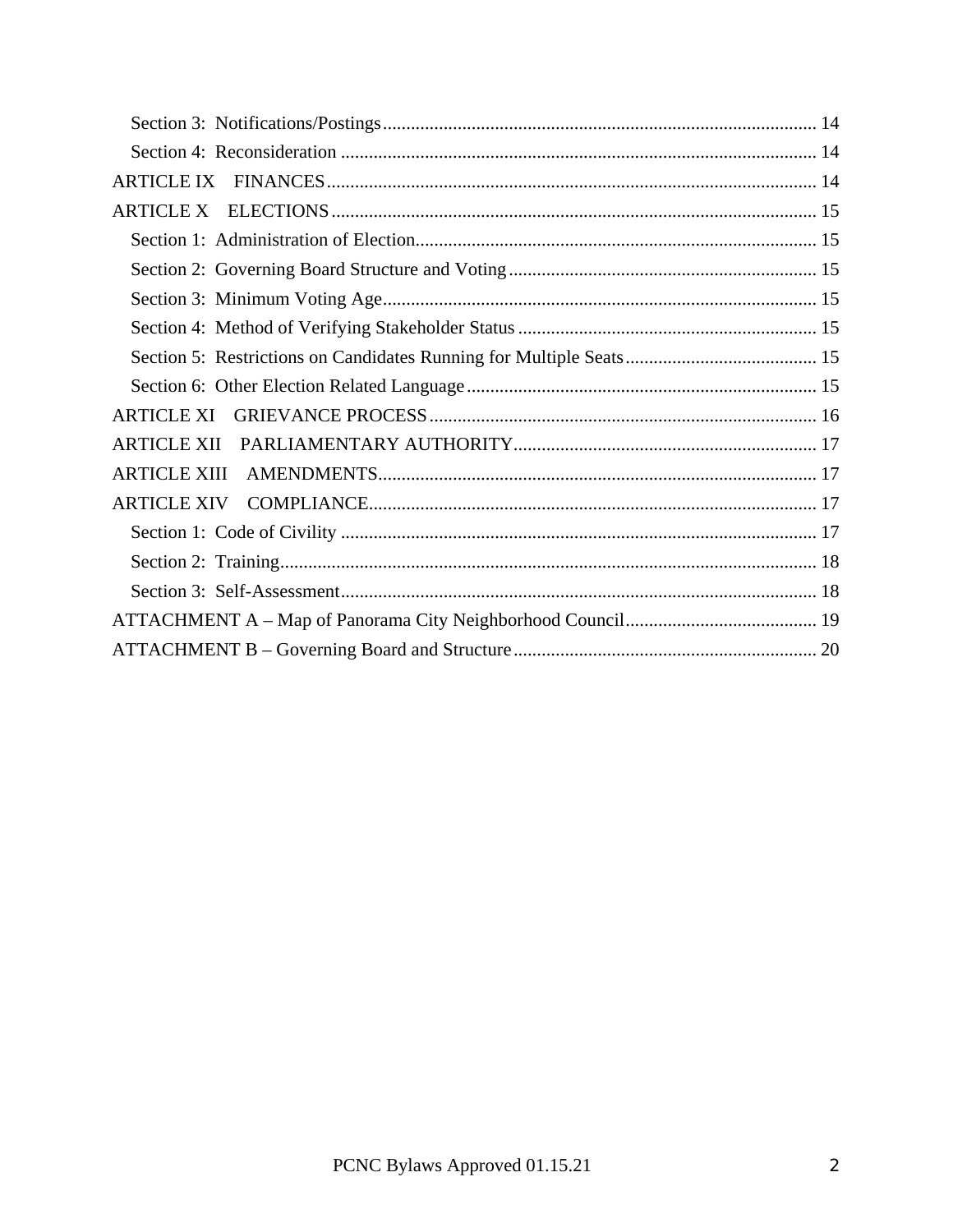# **ARTICLE I NAME**

<span id="page-2-0"></span>The name of this organization shall be the Panorama City Neighborhood Council ("Council") ("PCNC").

# **ARTICLE II PURPOSE**

<span id="page-2-1"></span>A. The **PURPOSE** of the Council is to provide an inclusive open forum for public discussion, and to serve as an advisory body on issues of concern to the Panorama City area and in the governance of the City of Los Angeles.

B. The **POLICY** of the Council is:

- 1. To respect the dignity and expression of viewpoints of all individuals, groups, and organizations involved in the PCNC;
- 2. To remain non-partisan with respect to political party affiliations and inclusive in operations including, but not limited to, the election process for governing body and committee members;
- 3. To encourage all Stakeholders to participate in all activities of the PCNC;
- 4. To prohibit discrimination against any individual or group in operations of the PCNC on any basis, including but not limited to race, religion, color, creed, national origin, ancestry, sex, sexual orientation, age, disability, marital status, income, or political affiliation; and
- 5. To have fair, open, and transparent procedures for the conduct of PCNC business.

#### **ARTICLE III BOUNDARIES**

<span id="page-2-3"></span><span id="page-2-2"></span>**Section 1: Boundary Description** – The boundaries of the PCNC shall be: from the intersection of Sepulveda Boulevard with the Southern Pacific/Metrolink right-of-way, east along the Southern Pacific/Metrolink right-of-way to the intersection with Tujunga Wash, north along Tujunga Wash to the intersection with Roscoe Boulevard, west along Roscoe Boulevard to the intersection with Woodman Avenue, north along Woodman Avenue to an easterly extension of the centerline of Lassen Street (as if Lassen Street did not turn northeast to reach Filmore Street), west on that extension of Lassen Street to the intersection with the Pacoima Wash and then south along Pacoima Wash to the intersection with Roscoe Boulevard, west along Roscoe Boulevard to the intersection with Sepulveda Boulevard, then south along Sepulveda Boulevard to the intersection with Southern Pacific/Metrolink right-of-way.

<span id="page-2-4"></span>**Section 2: Internal Boundaries** – The PCNC area shall be divided into five (5) Districts, as follows:

A. **North District** – Bounded on the west by the Pacoima Wash, on the south by Nordhoff Street, on the east by Woodman Avenue, and on the north by an easterly extension of Lassen Street.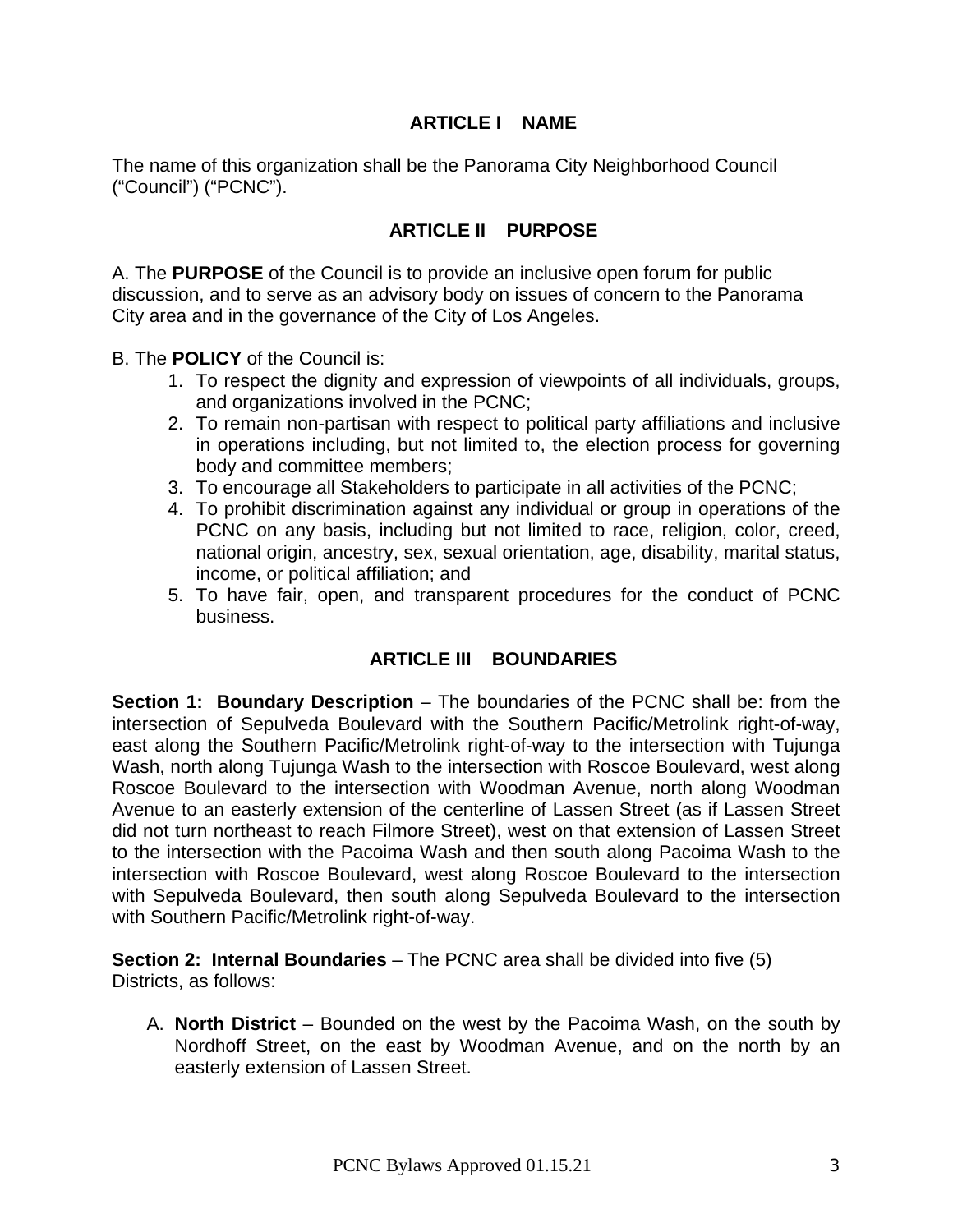- B. **Center/West District** Bounded on the west by the Pacoima Wash, on the south by Roscoe Boulevard, on the east by Van Nuys Boulevard, and on the north by Nordhoff Street.
- C. **Center/East District** Bounded on the west by Van Nuys Boulevard, on the south by Roscoe Boulevard, on the east by Woodman Avenue, and on the north by Nordhoff Street.
- D. **Southwest District** Bounded on the west by Sepulveda Boulevard, on the south by the Southern Pacific/Metrolink right of way, on the east by Van Nuys Boulevard, and on the north by Roscoe Boulevard.
- E. **Southeast District** Bounded on the west by Van Nuys Boulevard, on the south by the Southern Pacific/Metrolink right of way, on the east by the Tujunga Wash, and on the north by Roscoe Boulevard.

Note: All boundary lines shall be the centerline of the road, wash, or right-of-way.

The boundaries of the Council are set forth in Attachment A - Map of Panorama City Neighborhood Council.

# **ARTICLE IV STAKEHOLDER**

<span id="page-3-0"></span>Neighborhood Council membership is open to all Stakeholders. A "Stakeholder" shall be defined as any individual who:

(1) Lives, works, or owns real property within the boundaries of the Neighborhood Council; or

(2) Is a Community Interest Stakeholder, defined as an individual who is a member of or participates in a Community Organization within the boundaries of the Neighborhood Council.

A "Community Organization" is an entity that has continuously maintained a physical street address within the boundaries of the Neighborhood Council for not less than one year, and that performs ongoing and verifiable activities and operations that confer some benefit on the community within the boundaries of the Neighborhood Council. A for-profit entity shall not qualify as a Community Organization. Examples of Community Organizations may include Chambers of Commerce, houses of worship or other faithbased organizations, educational institutions, or non-profit organizations.

[The definition of "Stakeholder" and its related terms are defined by City Ordinance and cannot be changed without City Council action. See Los Angeles Administrative Code Section 22.801.1]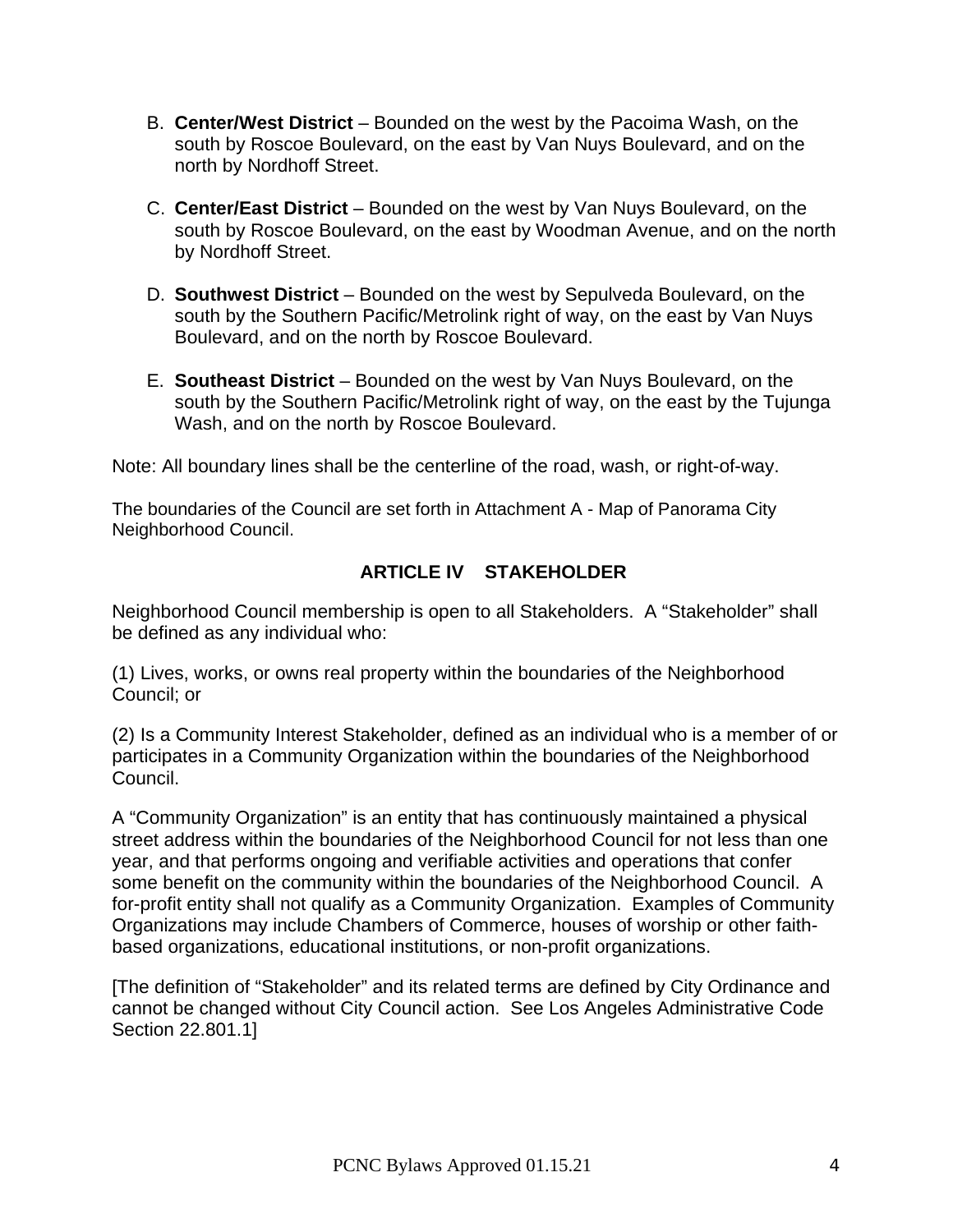# **ARTICLE V GOVERNING BOARD**

<span id="page-4-1"></span><span id="page-4-0"></span>**Section 1: Composition** – The Board of Directors ("Board") shall have twenty-one (21) members, according to the following composition:

- A. Five (5) seats shall be reserved for North, Center-West, Center-East, Southwest and Southeast Homeowners.
- B. Five (5) seats shall be reserved for North, Center-West, Center-East, Southwest and Southeast Renters.
- C. Five (5) seats shall be reserved for business owners, managers, or employees.
- D. Four (4) At-large seats may be held by any Stakeholder who lives, works, or owns property within the PCNC boundaries.
- E. Two (2) At-Large seats may be held by any Stakeholder, including those who declare a stake in the neighborhood as a community interest Stakeholder, defined as an individual who is a member of or participates in a Community Organization such as, but not limited to, educational, non-profit and/or religious organizations, within the boundaries of the PCNC These seats will be referred to as the Unlimited At-Large seats. At least one of these seats shall be available at every election.
- F. Up to five (5) Alternate positions can be seated after an election as voting Alternates for any Board members who are not present at any meeting of the Board. Alternates are ranked 1 to 5 and filled in the order of the candidates' vote totals or tie-breakers. If an alternate position becomes vacant, it may be filled by appointment of a majority vote by the Board.
- G. The Board may also appoint as many Youth Advisors as deemed appropriate. The Youth Advisors are not members of the Board, and will not count toward quorum. However, Youth Advisor votes may be tallied and recorded in the Board minutes for any non-financial agenda items.

<span id="page-4-2"></span>**Section 2: Quorum** – A quorum for any meeting of the Board shall be eleven (11) seated members of the Board or Alternates, provided that the PCNC Chair or the Vice Chair and any one (1) other officer, or in the absence of the PCNC Chair and Vice Chair, any three (3) officers, are present.

Not more than twenty-one (21) voting members will be allowed at any meeting. If a formerly absent Board member later joins the meeting, and his or her presence would make the voting group greater than twenty-one (21), the lowest-ranked Alternate who may be present shall no longer be eligible to vote, so that voting members do not exceed twenty-one (21).

<span id="page-4-3"></span>**Section 3: Official Actions** – All decisions shall be made by simple majority of those present and voting, not including abstentions.

<span id="page-4-4"></span>**Section 4: Terms** – The intent of the Board is to establish a staggered election system where approximately half of the Board is elected at each City conducted election. The most recent election took place in April 2019. Board members shall hold office until their successors are elected and the election is certified. Both Group A and Group B shall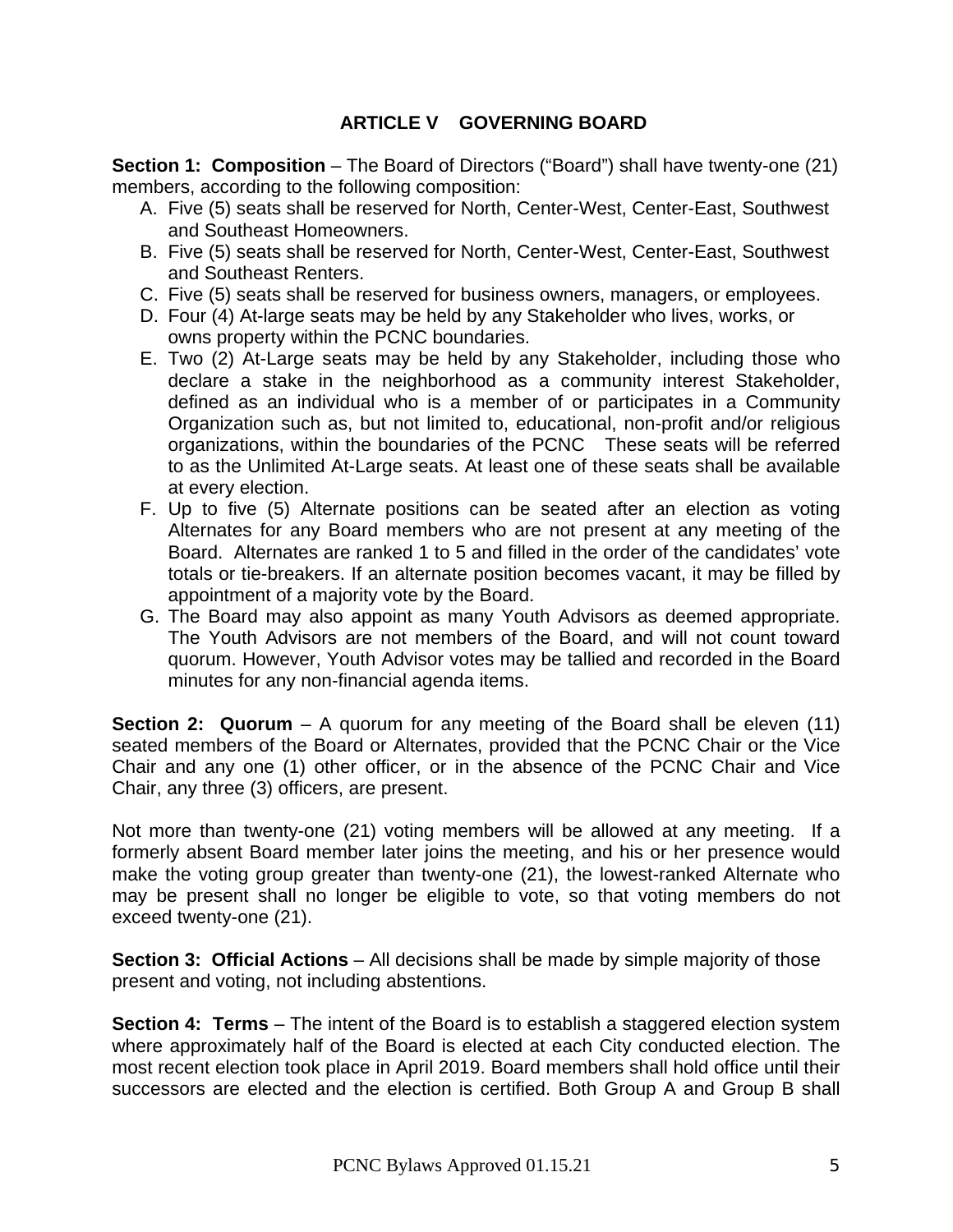hold a four (4) year term.

The following Board seats shall be designated Group A, with a term from 2017-2021:

- Resident Renter North
- Resident Renter Center-West
- Resident Renter Center-East
- Resident Homeowner Southwest
- Resident Homeowner Southeast
- Business (2 lowest vote totals)
- At-Large (2 lowest vote totals)
- Unlimited At-Large (lowest vote total)

The following Board seats shall be designated Group B, with a term from 2019-2023:

- Resident Renter Southwest
- Resident Renter Southeast
- Resident Homeowner North
- Resident Homeowner Center-West
- Resident Homeowner Center-East
- Business (3 highest vote totals)
- At-Large (2 highest vote totals)
- Unlimited At-Large (highest vote total)

Any Board member who ceases to be a Stakeholder or in any way becomes ineligible to serve on the Board during his/her term shall be disqualified from office.

<span id="page-5-0"></span>**Section 5: Duties and Powers** – The primary duties of the Board shall be to govern the Council and to carry out its objectives. No individual member of the Board shall speak for the Board or otherwise publicly represent a Board position unless authorized to do so by official action of the Board. The Board may, by official action, delegate to any individual the authority to present before any public body a standing Council position previously adopted by the Board or a statement that the Council has had insufficient time to develop a position or recommendation on a matter before that body. Such authority may be revoked at any time by the Board.

Dissolution – The PCNC may be dissolved by at least a three-fourths (3/4) vote of the seated Board members at any regular Board meeting, provided that notice per Article VIII has been made. Dissolution shall be in accordance with the decertification procedures established by the Department.

- A. Notice of a vote to dissolve the PCNC must be made at least ninety (90) days prior to the date such vote is to be held. Notification shall be made by announcement at a regular Board meeting and via the established meeting notification methods.
- B. All assets shall be disposed of in a manner prescribed by law, but none shall inure to any Board member or Stakeholder, except for the legitimate payment of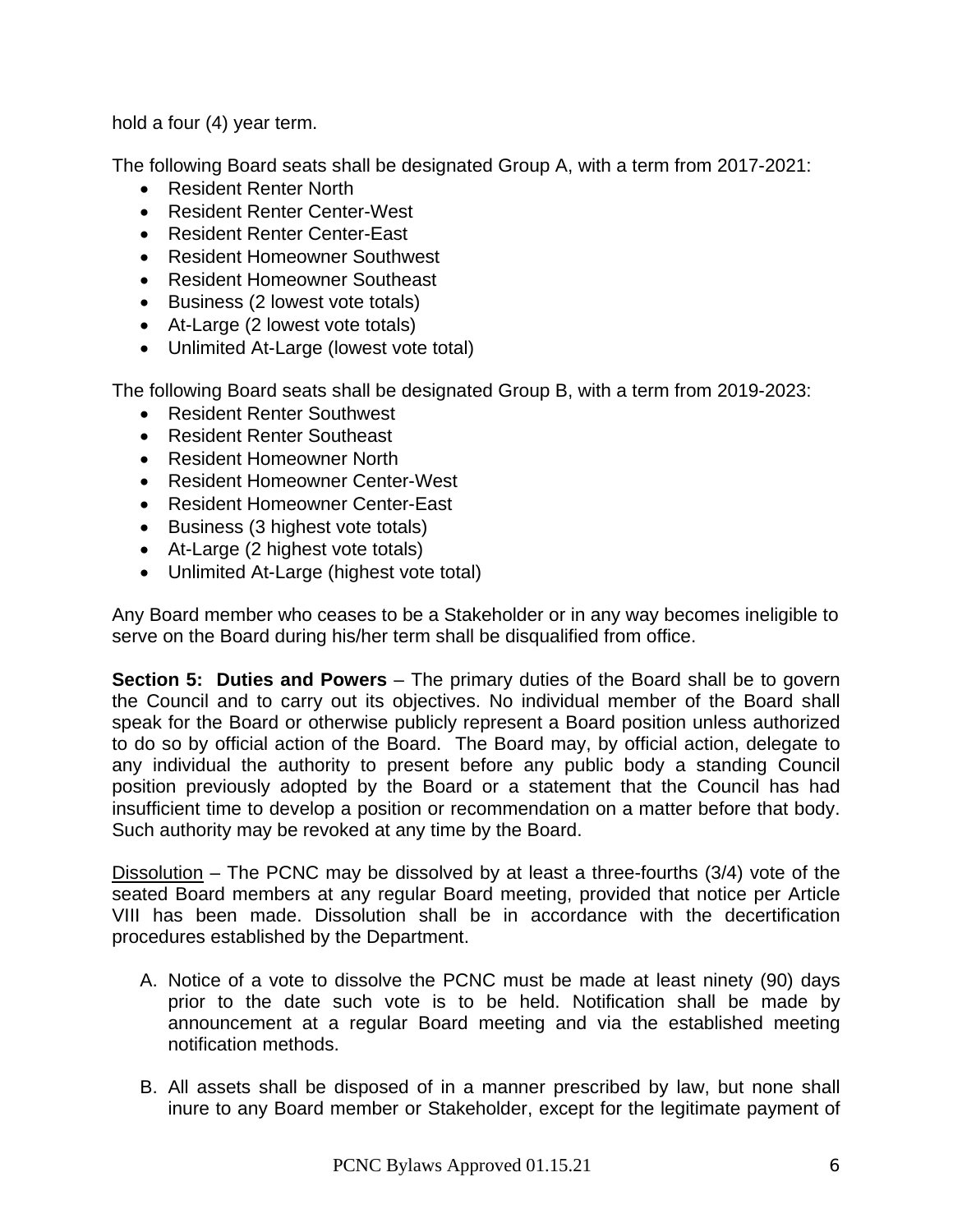monies owed for purposes previously approved by the Board. All City assets shall be returned to the City.

<span id="page-6-0"></span>**Section 6: Vacancies** – In the event of a vacancy in any Board position, including Alternates, the Board shall promptly take steps to appoint a person to fill the vacancy by majority vote of the Board members or Alternates present and voting, according to the following procedure:

- A. Any Stakeholder(s) interested in filling a vacant seat on the Board or an Alternate seat shall submit a written application(s) to the Secretary.
- B. The Secretary shall forward the names of all applicants qualified to hold the vacant seat, as determined by their Stakeholder status, to the PCNC Chair.
- C. The PCNC Chair shall call for a vote of the remaining seated Board members or Alternates at the first possible Board meeting.
- D. Any person elected or appointed to fill a vacancy shall serve the remainder of the term.
- E. If the vacancy occurs within three (3) months before the next regular election, the Board shall not fill the vacancy.

Provisions of this section are subject to Board of Neighborhood Commissioners policies, including but not limited to the "Department of Neighborhood Empowerment ("Department") Remedy for Loss of Quorum by Neighborhood Councils Due to Vacancies and Authority to Fill Vacancies" policy of October 27, 2005. Where there is a conflict between those policies and these Bylaws, the Board of Neighborhood Commissioners policies will apply.

#### <span id="page-6-1"></span>**Section 7: Absences**

The Board considers that the basic duty of all Board members and Alternates is to regularly attend Board meetings. This is to ensure all Board members and Alternates are fully informed about the Board's actions and the concerns of the Board's Stakeholders. Thus, the Board believes a strong enforcement of its Bylaws Absences rules are vital to a functional Board.

#### Allowed Absences

A Board member or Alternate may be removed upon two (2) consecutive absences, excused or unexcused, of regularly scheduled meetings of the Board or upon three (3) unexcused absences within a rolling six (6) month period, or upon three (3) absences, excused or unexcused, within a rolling twelve (12) month period.

#### Definitions of Excused and Unexcused Absences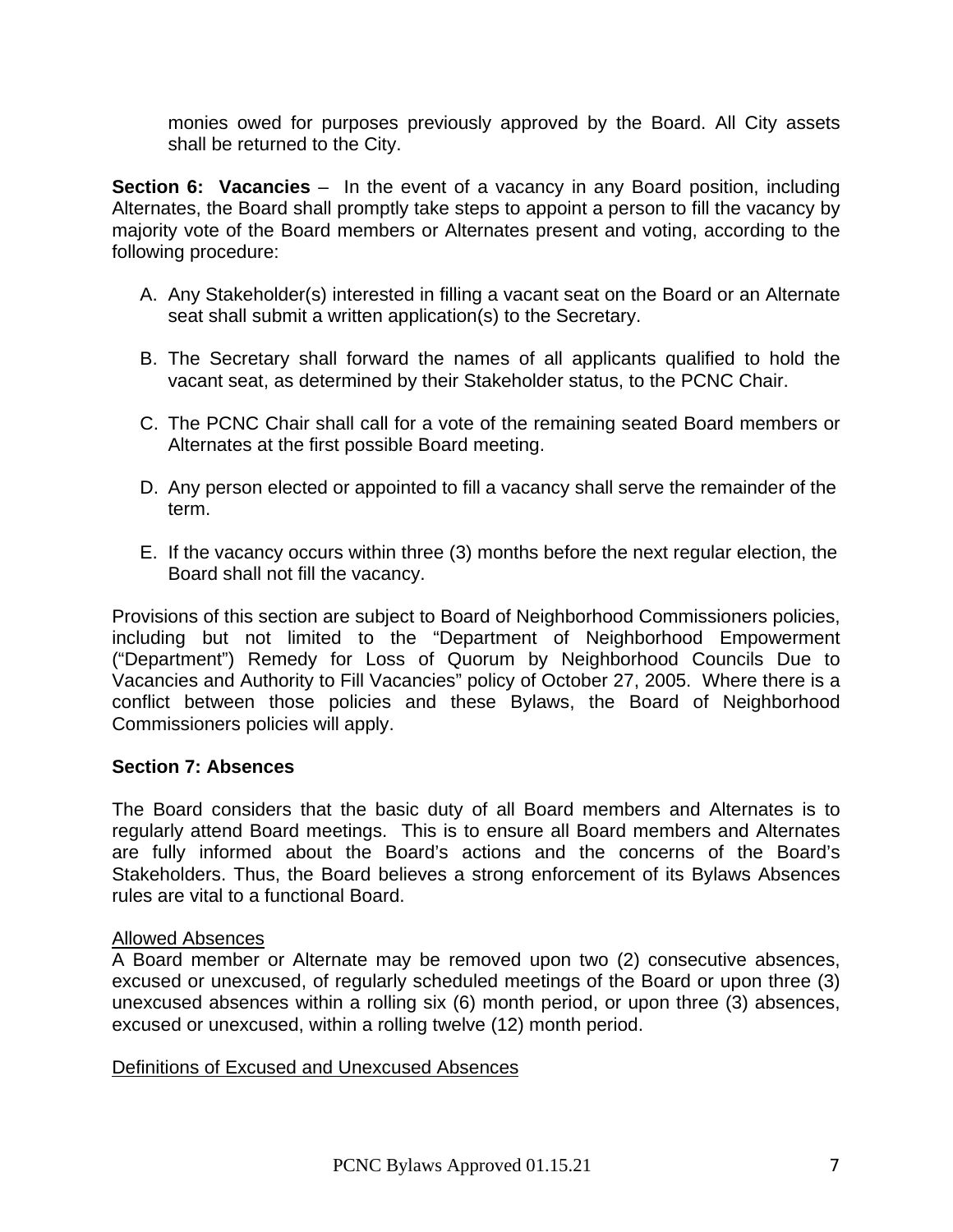- A. An excused absence must be requested in writing via email to both the Chair and Secretary of the Board no less than 24 hours prior to the Board meeting.
- B. Regardless of circumstances, an unexcused absence is the failure to notify the Chair and Secretary of such absence less than 24 hours prior to the Board meeting.

The Chair or Secretary shall contact (via phone or email) the Board member or Alternate who qualifies for removal at least 24 hours prior to the Board meeting. Secretary shall have the matter placed on the agenda for a vote of the Board at the next regular meeting of the Board.

#### Removal Proceedings

- A. A vote to remove by a majority of the Board members or their Alternates present and voting shall remove the identified Board member or Alternate forthwith.
- B. The Board member who is the subject of the removal action shall not take part in the vote on this matter, but will be allowed to address the Board prior to the vote.
- C. If there is not a quorum present or if there are not at least ten (10) Board members or Alternates present and eligible to vote, the matter shall be placed on the agenda for the next regular Board meeting and every meeting thereafter until a vote is taken.

<span id="page-7-0"></span>**Section 8: Censure** – The purpose of the censure process is to place a Board member on notice of misconduct and to provide the Board member with an opportunity to correct the misconduct. The Neighborhood Council ("Neighborhood Council") may censure any Board member at a regular or special meeting open to the public following a good-faith determination by the Neighborhood Council Board that the member has engaged in conduct that is contrary to rules and regulations applicable to the Board or that impedes the orderly business of Board operations. Grounds for censure include, but are not limited to, persistent disruptive conduct at meetings, violations or abuses of the Board's bylaws or rules, violations of the Code of Conduct, acting on behalf of the Board without authorization, and misuse or abuse of the censure or removal process by acting in bad faith.

The Board shall use the following procedure when censuring a Board member:

1. A motion to censure a Board member may be initiated by any three (3) Board members. Those Board members shall not constitute a majority of the quorum of any Neighborhood Council body, such as a committee. The motion shall be delivered to any officer of the Board or a specific officer or member of the Board as may be specified in the bylaws or standing rules of the Neighborhood Council. The motion shall be in writing and provide the specific facts and grounds for the proposed censure including the date(s) and specific conduct relied upon for the motion. The motion shall not be based upon conclusions, e.g., "for alleged violations of the Code of Conduct" but shall contain factual statements that describe conduct only and is not intended to embarrass or humiliate the board member.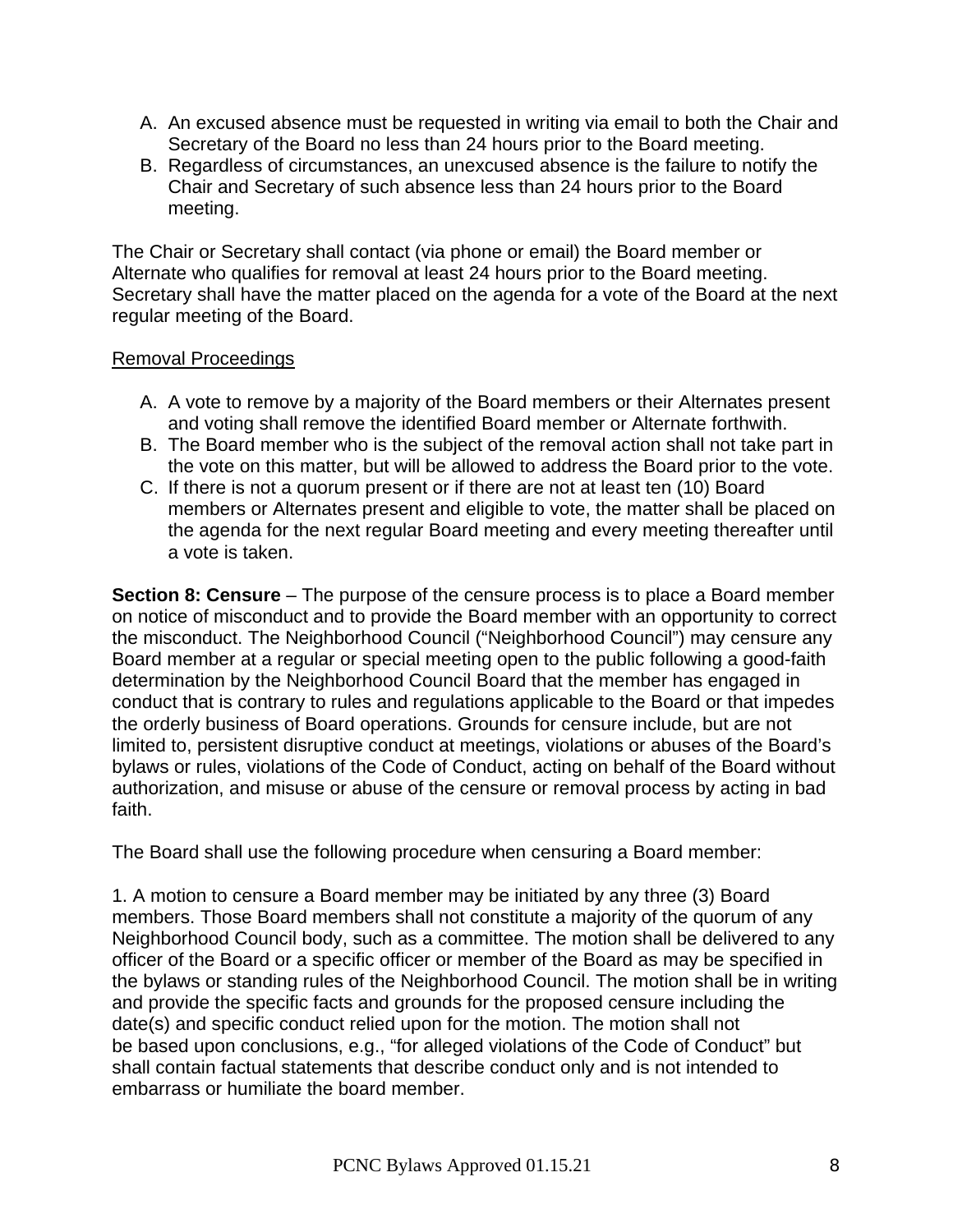2. The Board member, group of Board members or committee responsible for setting the final Board agenda shall include the motion on the agenda of the next regular or special Board meeting scheduled at least thirty (30) days following the delivery of the proposed censure motion.

3. The Board member subject to censure shall be given a minimum of thirty (30) days prior-written notice, which may include email sent to the last email address on file with the Neighborhood Council, of any meeting at which the motion to censure will be considered. The notice shall provide the specific facts and grounds for the proposed censure as specified in 1 above. The Board shall also provide a copy of the notice to the Department of Neighborhood Empowerment a minimum of thirty (30) days prior to the meeting at which the motion to censure will be considered.

4. The Board member subject to censure shall be given a reasonable opportunity to be heard at the meeting, either orally or in writing, prior to the Board's vote on a motion of censure.

5. The Board shall decide by a majority vote of those present and voting whether or not the Board member should be censured. The Board member who is the subject of the censure motion shall not be counted as part of the majority present and voting and shall not be allowed to vote. For the purpose of censure motions, abstentions shall not be counted as votes.

6. In no event shall a motion to censure a board member be heard by the Neighborhood Council within sixty (60) days of the next scheduled Board election or selection.

<span id="page-8-0"></span>**Section 9: Removal** – Any Board member may be removed by the Neighborhood Council ("Neighborhood Council") for cause, following a good faith determination by the Board that the member has engaged in conduct that is contrary to rules and regulations applicable to the Board or that impedes the orderly business of Board operations. A Board member shall not be subject to removal under this Policy, unless the member has been censured at least once pursuant to the Board of Neighborhood Commissioners' ("Commission") Censure Policy. Grounds for removal include, but are not limited to, persistent disruptive conduct at meetings, violations or abuses of the Board's bylaws or standing rules, violations of the Code of Conduct, acting on behalf of the Board without authorization, and misuse or abuse of the censure or removal processes by acting in bad faith.

The Board shall use the following procedure when removing a Board member:

1. A motion to remove a Board member may be initiated by any three (3) Board members. Those Board members shall not constitute a majority of the quorum of any Neighborhood Council body, such as a committee. The proposed motion shall be delivered to any officer of the Board or a specific officer or member of the Board as may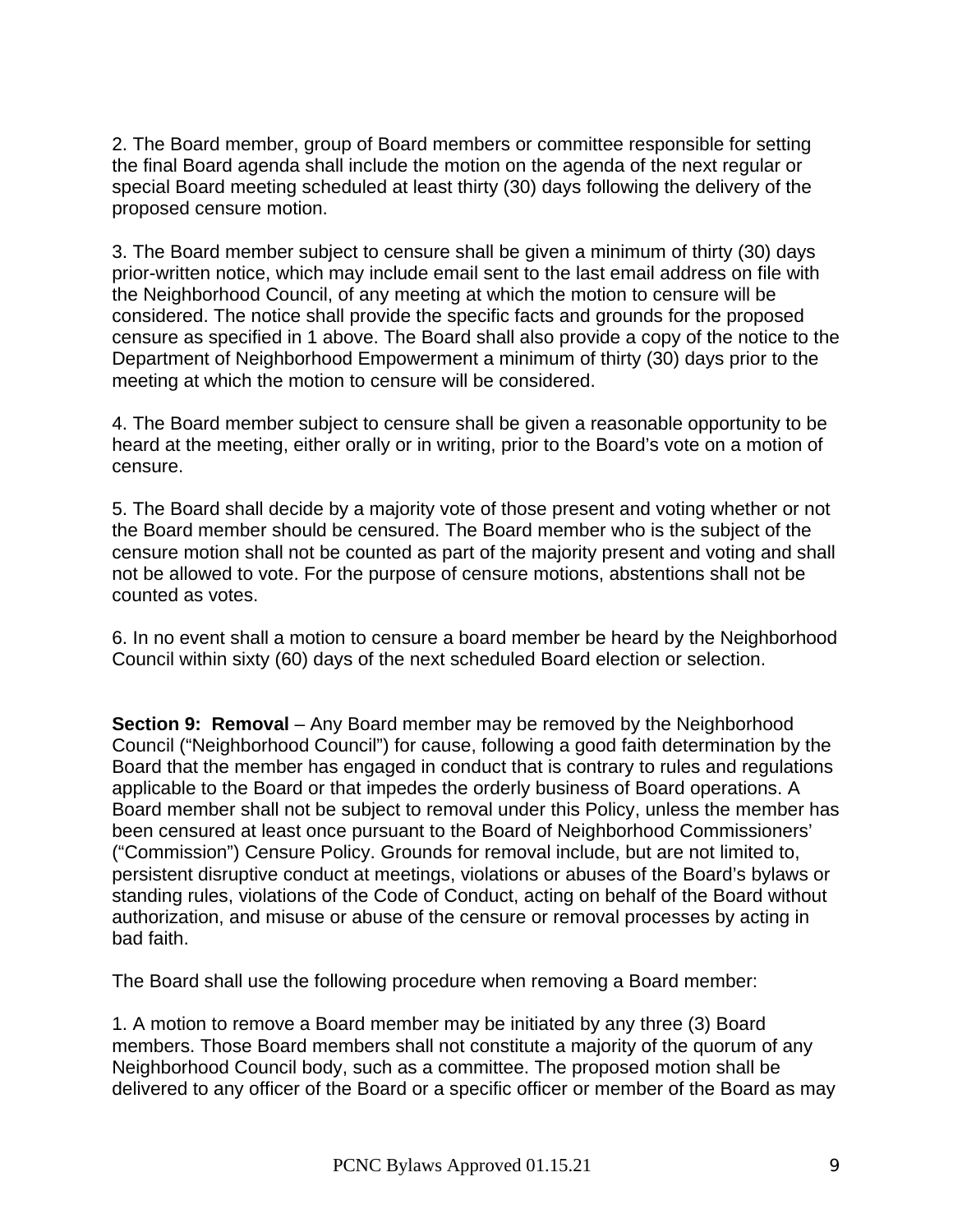be specified in the bylaws or standing rules of the Neighborhood Council. The motion shall be in writing and provide the specific facts and grounds for the proposed removal action including the date(s) and specific conduct relied upon for the motion. The motion shall not be based upon conclusions, e.g., "for alleged violations of the Code of Conduct" but shall contain factual statements that describes conduct only and is not intended to embarrass or humiliate the board member. The motion to remove shall also include a copy of the prior censure motion and the date it was passed.

2. The Board member, group of Board members or committee responsible for setting the final Board agenda shall list and briefly describe the motion on the agenda of the next regular or special Board meeting scheduled at least thirty(30) days following the delivery of the proposed removal motion.

3. The Board member subject to removal shall be given a minimum of thirty (30) days prior written notice, which may include email sent to the last email address on file with the Neighborhood Council, of any meeting at which a motion to remove will be heard. The notice shall provide the specific facts and grounds for the proposed removal as specified in 1 above. The Board shall also provide a copy of the notice to the Department of Neighborhood Empowerment a minimum of thirty (30) days prior to any meeting at which a motion to censure will be considered.

4. The Board member subject to removal shall be given reasonable time to be heard at the meeting, either orally or in writing, prior to the Board's vote on a motion for removal.

5. The Board shall decide whether or not the Board member should be removed by an affirmative vote of two-thirds (2/3) of the currently sitting Board members. The Board member who is the subject of the removal motion shall not be allowed to vote and shall not be counted when determining the two-thirds (2/3) majority vote. For the purpose of the removal motion, abstentions shall not be counted as votes.

6. In no event shall a motion to remove a Board member be heard by the Neighborhood Council within sixty (60) days of the next election or selection.

7. The Commission may review a Neighborhood Council's removal decision if requested to do so by the affected Board member. Once the request is made for the Commission to review the decision to remove, the Neighborhood Council voting to remove the board member may not fill the vacancy created by the removal until the Commission has made a decision on whether the removal was proper or the Commission declines to review the matter. The Commission's decision whether to hear or decline to hear the removal review request shall be sent in writing to the requestor and the Neighborhood Council within 30 days after the request for review is delivered.

8. A request for the Commission to review a Neighborhood Council's removal decision shall proceed as follows: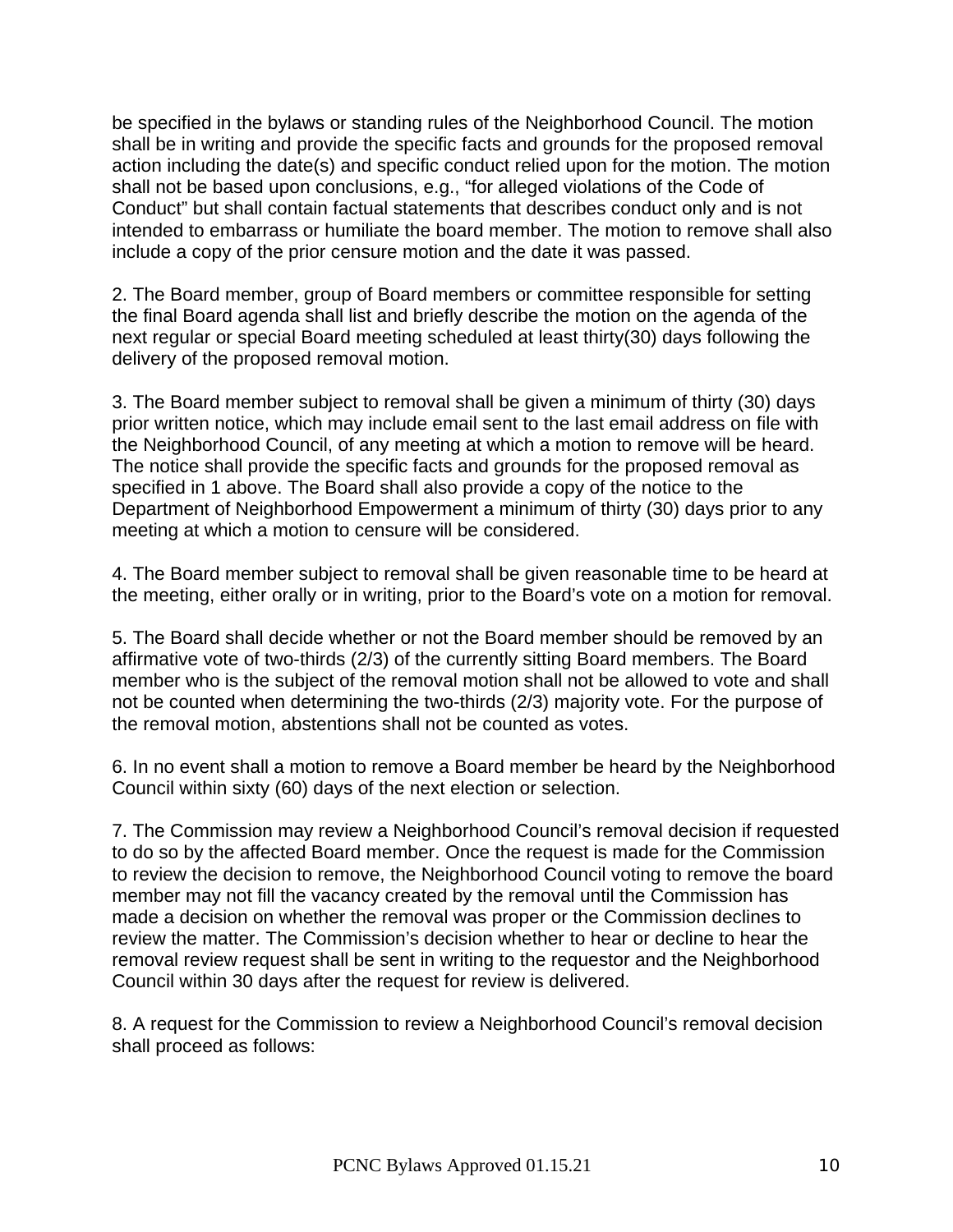a. The request must in writing and must be delivered to the Executive Assistant of the Commission or, in the absence of an Executive Assistant, to the President of the Commission within thirty (30) days of the date of the action by the Neighborhood Council to remove the Board member.

b. The request must state the basis for the review. The request shall not cite or present any evidence not considered by the Neighborhood Council but must address only procedural deficiencies.

c. If the Commission determines the request for review raises sufficient questions regarding procedural deficiencies and agrees to hear the review, it will be placed on the agenda of a regular or special meeting of the Commission within sixty (60) days of receipt of the request for review.

d. At the review the Commission will determine if the facts as presented support the removal motion and if the procedures set out in this policy were correctly applied.

e. If the Commission determines that there were either factual or procedural deficiencies, the Commission may either reinstate the Board member or return the matter to the Neighborhood Council for further consideration.

f. If the Commission returns the matter for further consideration and the Neighborhood Council does not act within sixty (60) days of the Commission's decision the Board member will be considered reinstated.

g. During the period of appeal the Board member shall not be counted as part of the Board for any quorum and shall not participate in any Board actions.

h. If the matter is returned to the Neighborhood Council for further consideration the Board member shall not be counted as part of the Board for any quorum and shall not participate in any Board actions until the Board takes action as requested by the Commission or until the expiration of the sixty (60) day time period.

9. This policy is not intended to restrict or eliminate a Neighborhood Council's ability to remove or render ineligible to serve, Board members who fail to attend meetings, join committees, maintain their stakeholder status, or perform other duties as may be described in the Neighborhood Council's bylaws and/or standing rules. Nor is it intended to limit a Neighborhood Councils ability to remove committee chairs or committee members according to the Neighborhood Council's bylaws and/or standing rules.

<span id="page-10-0"></span>**Section 10: Resignation** – Intentionally left blank.

<span id="page-10-1"></span>**Section 11: Community Outreach** – The Council shall direct that a system of outreach be instituted to inform Stakeholders as to the existence and activities of the Council,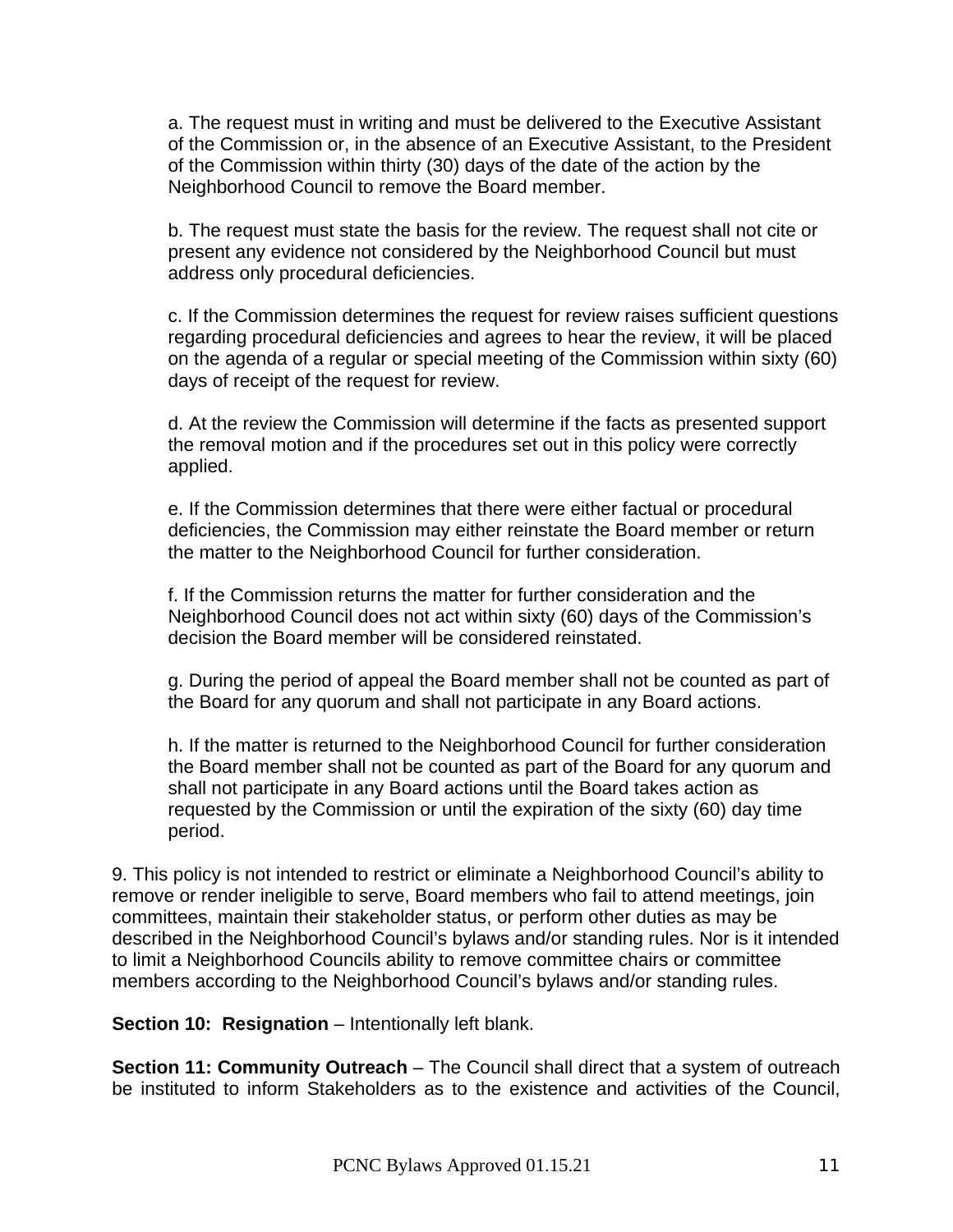including its Board elections, to find future leaders of the Council, and to encourage all Stakeholders to seek leadership positions within the Council.

# **ARTICLE VI OFFICERS**

<span id="page-11-1"></span><span id="page-11-0"></span>**Section 1: Officers of the Board** – The Officers shall include the following positions: Chair, Vice Chair, and Vice Presidents as determined by the Board, Treasurer, and Secretary. Any Board member is eligible to run for and hold any officer position.

<span id="page-11-2"></span>**Section 2: Duties and Powers** – The duties of each officer shall be those normally incident to each office, those duties assigned by the Board, and those duties listed below:

- A. The Chair shall be the presiding officer of the Board and shall establish and manage a process for setting the agenda for Board meetings.
- B. The Vice Chair shall act in the absence of the Chair.
- C. The Vice Presidents shall have duties as determined by the Board.
- D. The duties of the Treasurer are described in "Article IX Finances" of these Bylaws.
- E. The Secretary shall keep the minutes of the Board meetings, and shall perform other duties assigned by these Bylaws or the Board.

<span id="page-11-3"></span>**Section 3: Selection of Officers** – Officers shall be elected:

- A. At the first meeting of the elected Board and annually thereafter following any subsequent Board election.
- B. By a majority vote from among the Board members present at the meeting. If a majority is not reached on the first vote, the two (2) candidates with the highest vote totals shall stand for a run-off.

<span id="page-11-4"></span>**Section 4: Officer Terms** – Officers shall serve for one (1) year or until their successors are elected.

# **ARTICLE VII COMMITTEES AND THEIR DUTIES**

<span id="page-11-6"></span><span id="page-11-5"></span>**Section 1: Standing** – The Standing Committees shall be Rules, Outreach, Land Use, Commerce, Finance, and Public Safety.

- A. The Rules Committee shall maintain the Bylaws and all policies and procedures of the PCNC.
- B. The Outreach Committee shall be responsible for outreach to, and communication with, Stakeholders and the general community.
- C. The Land Use Committee shall be responsible for discussing issues, and for making recommendations to the Board for action, with respect to land use within the boundaries of the PCNC.
- D. The Commerce Committee shall be responsible for discussing issues, and for making recommendations to the Board for action, with respect to commercial and industrial activities within the boundaries of the PCNC.
- E. The Finance Committee shall be responsible for developing and managing the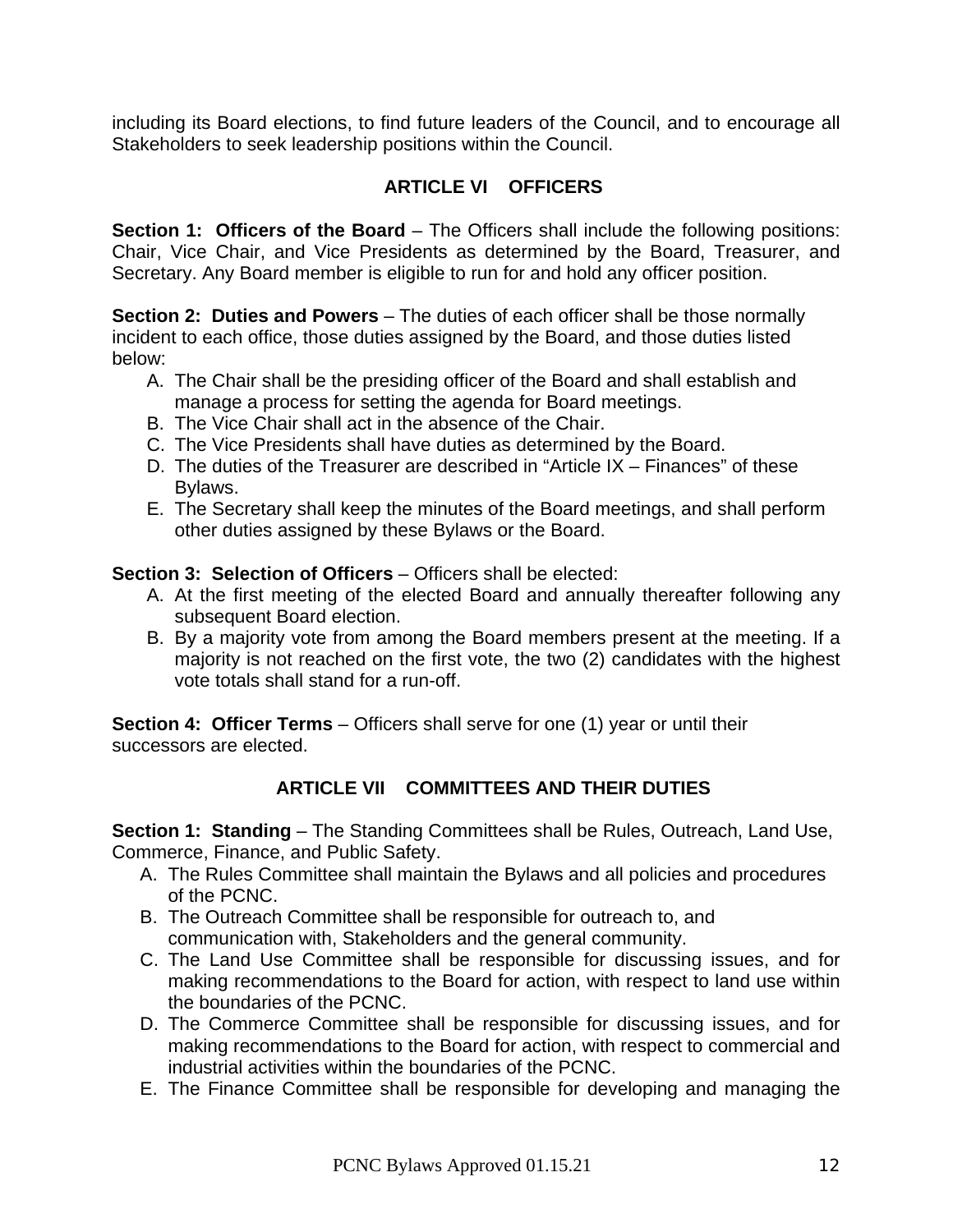annual budget, and maintaining appropriate policies and procedures for receipt, disbursement, and investment of funds by PCNC, subject to approval of the Board. The Finance Committee shall periodically review PCNC's receipts and disbursements and report any discrepancies to the Board. The Finance Committee also shall assess the effectiveness of PCNC's financial policies and procedures and report any significant deficiencies or variations to the Board. However, the Board shall not delegate its duty to approve and disburse funds to the Finance Committee.

F. The Public Safety Committee shall be responsible for discussing issues, and for making recommendations to the Board for action, with respect to issues affecting public health and safety within the boundaries of the PCNC.

<span id="page-12-0"></span>**Section 2: Ad Hoc** – The Board may establish any special committees it deems necessary.

<span id="page-12-1"></span>**Section 3: Committee Creation and Authorization** – Each Standing and Ad Hoc Committee shall be chaired by one (1) Board Member selected by the Board. Membership shall be open to any Stakeholder, regardless of whether the Stakeholder is a member of the Board.

- A. Each Standing and Ad Hoc Committee, except Finance, shall be composed of at least four (4) members in addition to the chair.
- B. The Finance Committee shall be composed of the Treasurer, four (4) other Board members and three (3) Stakeholders appointed by the PCNC Board. The PCNC Board shall appoint the Chair of the Finance Committee from among the four (4) Board members (other than the Treasurer).
- C. Members of Standing Committees, except Finance, shall be appointed by the Chair of that committee with the consent of the PCNC Board.
- D. Chairs of Standing and Ad Hoc Committees are given the title of Vice President.
- E. Decisions made by any committee shall be considered as recommendations to the Board and not as decisions by the PCNC.
- F. Decisions shall be made by a majority vote of those committee members present and voting at a duly called meeting of the committee.

#### **ARTICLE VIII MEETINGS**

<span id="page-12-3"></span><span id="page-12-2"></span>**Section 1: Meeting Time and Place** – All meetings of the Board shall be held within the boundaries of the PCNC.

- A. Regular Meetings: The Board shall meet not less than once per calendar quarter at a regular time and place to be determined by a majority of the seated Board.
- B. Special Meetings: Special meetings of the Board may be called by (i) the PCNC Chair; or (ii) a majority of the Board members by written petition to the PCNC Chair. The PCNC Chair shall hold such special meeting within fifteen (15) days of receiving the petition after having given notice of at least twentyfour (24) hours to all Board members.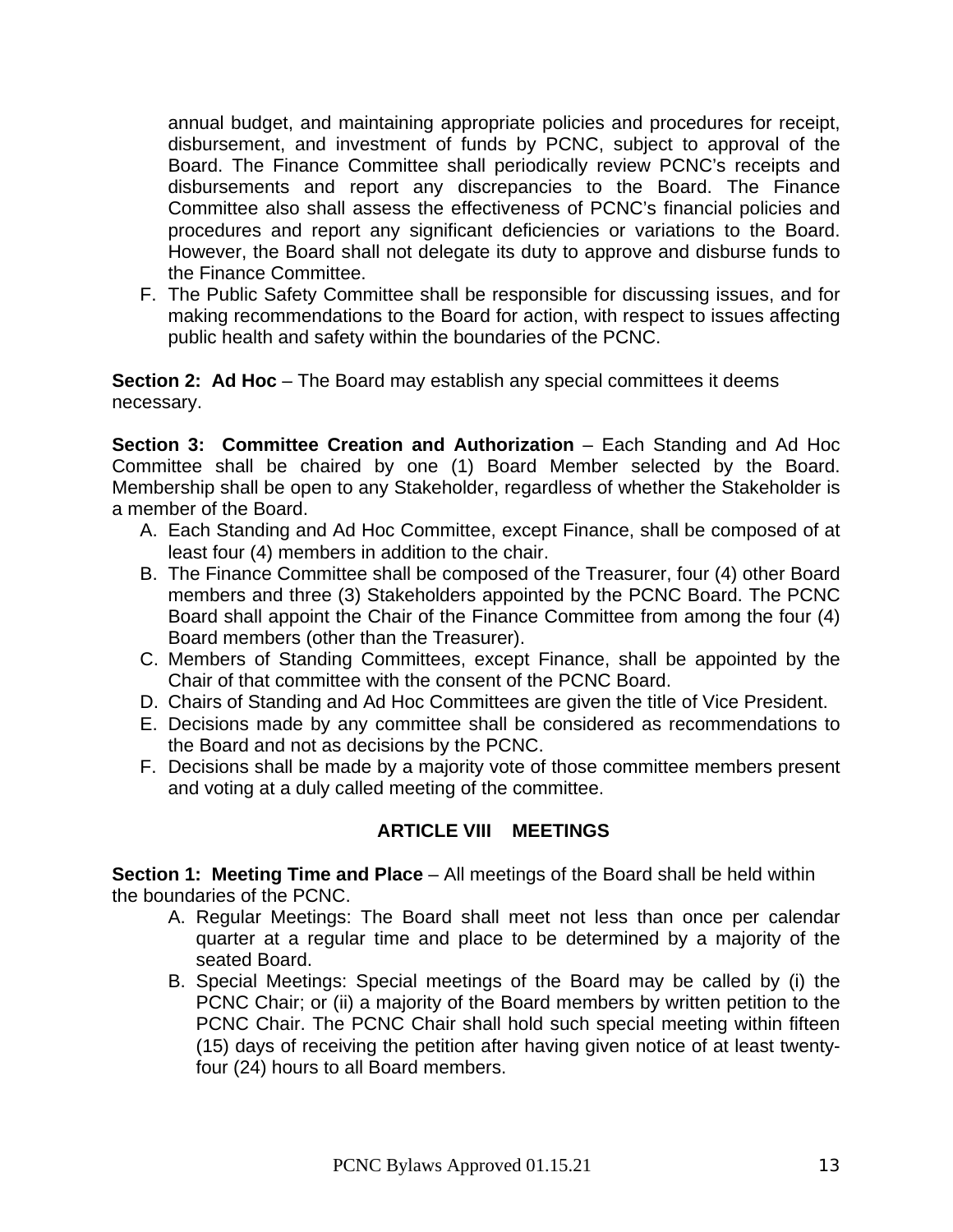<span id="page-13-0"></span>**Section 2: Agenda Setting** – The Chair shall prepare the agenda for each Board meeting. Any agenda item may be added to the agenda of the next meeting of the Board upon petition signed by at least thirty (30) Stakeholders or by a majority of Board members.

Minutes - The Chair shall, in the absence of the Secretary, appoint a Board member to take minutes of all decisions made and actions taken. If the services of a minute-taker from a City of Los Angeles approved vendor are being utilized, minute taker may assume all administrative duties at the Secretary's or Chair's discretion.

<span id="page-13-1"></span>**Section 3: Notifications/Postings** – Where required, appropriate notice will be given in accordance with the Brown Act and the Neighborhood Council Agenda Posting Policy. The Board shall establish procedures for communicating with all PCNC Stakeholders on a regular basis in a manner ensuring that information is disseminated evenly and in a timely manner.

<span id="page-13-2"></span>**Section 4: Reconsideration** – Reconsideration may only be moved at the same meeting at which the motion to be reconsidered is adopted or rejected.

- A. Reconsideration may only be moved by a Board member who voted on the prevailing side of the motion to be reconsidered. Only one (1) reconsideration motion may be permitted with respect to a prior motion.
- B. The making of the motion to reconsider shall stop any action being taken on the motion to be reconsidered until the reconsideration has been completed.
- C. Discussion and vote on the reconsideration may take place at the same meeting or may be postponed until the next meeting.

# **ARTICLE IX FINANCES**

- <span id="page-13-3"></span>A. Compliance with this article will be under the guidance of the Department.
- B. The Treasurer shall be responsible for custody and control of all PCNC assets and financial operations, and the accounting therefor.
- C. At the direction of the Board, if the City of Los Angeles permits Neighborhood Councils to do this, the Treasurer will establish an account or accounts for the deposit of PCNC funds in a federally insured financial institution in the name of the PCNC, subject to rules and requirements of the City of Los Angeles.
- D. The Treasurer shall establish and maintain a system of bookkeeping and accounting for the PCNC that complies with Generally Accepted Accounting Principles and conforms to all applicable local, state, and federal laws.
- E. The Treasurer may rely on the Department in establishing and maintaining a bookkeeping and accounting system and, with approval by the Board, may retain on behalf of PCNC a financial professional to assist in creating a bookkeeping and accounting system.
- F. The Treasurer shall ensure that PCNC complies with the California Public Records Act (California Government Code Section 6250 et. Seq.) with respect to requests from the public to inspect PCNC records.
- G. The Treasurer shall report to the Board on PCNC finances at every regular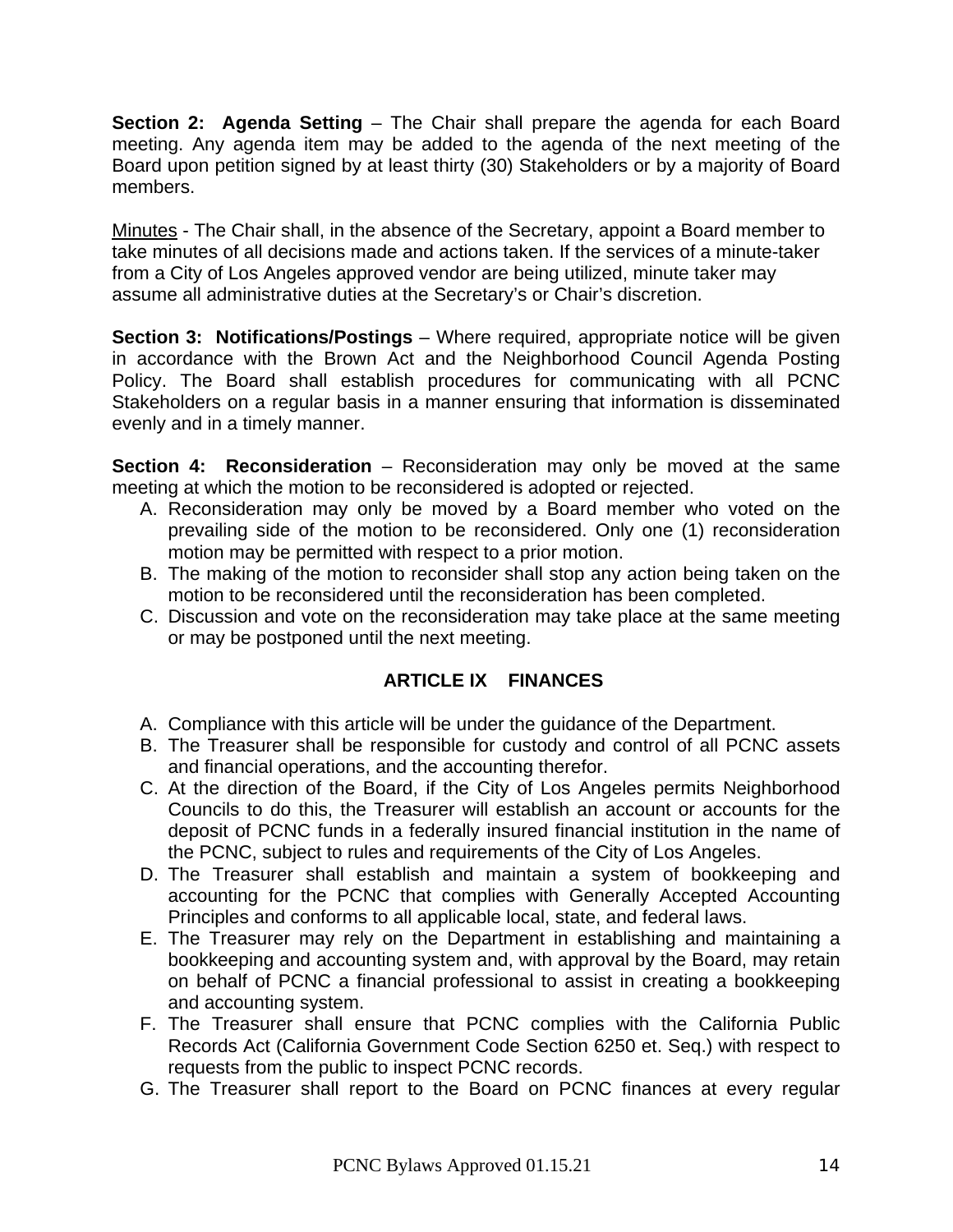meeting of the Board.

- H. The Treasurer shall be responsible for preparing or coordinating the preparation of annual financial statements of PCNC and additional periodic statements as required by the Board. The Treasurer shall ensure that PCNC accounting systems meet the reporting requirements of the City of Los Angeles.
- I. The Chair of the Finance Committee shall automatically be appointed and confirmed by Board Vote to be the Second Signer for all PCNC finance documents, unless the Board appoints another Board Member as Second Signer.

# **ARTICLE X ELECTIONS**

<span id="page-14-1"></span><span id="page-14-0"></span>**Section 1: Administration of Election** – The Neighborhood Council's election will be conducted pursuant to any and all City ordinances, policies and procedures pertaining to Neighborhood Council elections.

<span id="page-14-2"></span>**Section 2: Governing Board Structure and Voting** – Any Stakeholder age eighteen (18) or greater shall be eligible to be a member. Each Stakeholder shall be entitled to one (1) vote for each open position on the Board. Those who declare a stake in the neighborhood as community interest Stakeholders shall be eligible only to run for and vote for the two (2) unlimited At-large seats. The number of Board seats, the eligibility requirements for holding any specific Board seats, and which Stakeholders may vote for the Board seats are noted in Attachment B.

<span id="page-14-3"></span>**Section 3: Minimum Voting Age** – Except with respect to a Youth Board Seat, a stakeholder must be at least 16 years of age on the day of the election or selection to be eligible to vote. [See Admin. Code §§ 22.814(a) and 22.814(c)]

<span id="page-14-4"></span>**Section 4: Method of Verifying Stakeholder Status** – Voters will verify their Stakeholder status by providing acceptable documentation.

<span id="page-14-5"></span>**Section 5: Restrictions on Candidates Running for Multiple Seats** – Candidates shall be eligible to run for one (1) seat only, either from their own Districts or business or "at-large."

#### <span id="page-14-6"></span>**Section 6: Other Election Related Language**

A. With respect to voting for candidates for Board seats:

- 1. The winning candidates in each District shall be those who have the highest vote count for resident-homeowner and resident-renter candidates.
- 2. The winning business candidates shall be those who have the highest vote counts from among all business candidates.
- 3. The winning at-large candidates shall be those who have the highest vote counts among all at-large candidates and unsuccessful candidates for other positions, provided that all six (6) at-large positions may not be filled from only one of the three (3) other categories (resident-homeowner, resident-renter, or business candidates).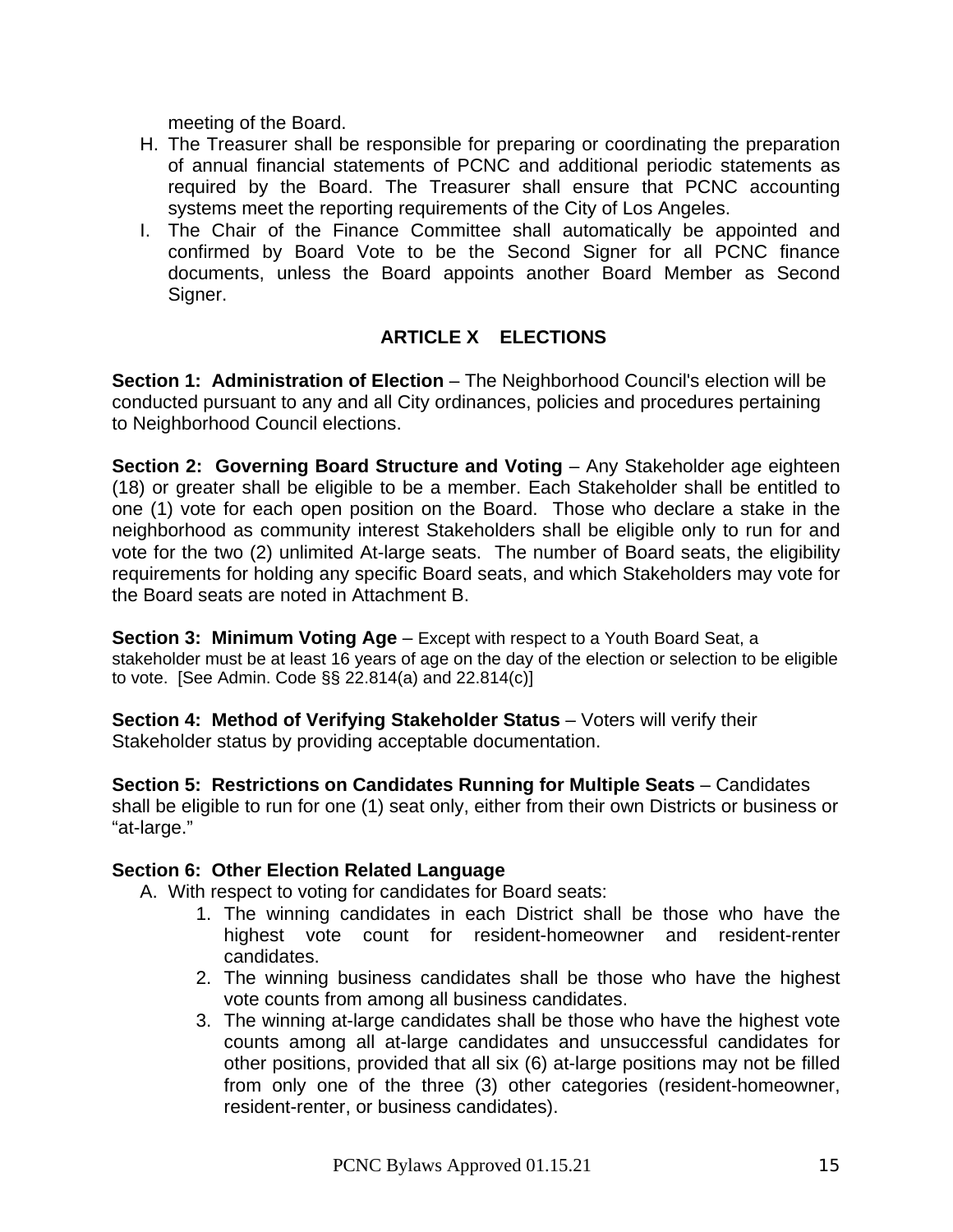- B. The election date will be announced at least ninety (90) days prior to the election date.
- C. No PCNC business shall be conducted in conjunction with any PCNC election.
- D. Cumulative voting is not allowed (i.e., a Stakeholder may not cast more than one (1) vote per candidate).
- E. Vote by Mail voting is allowed.
- F. Voting by proxy is not allowed.
- G. Results of each election shall be posted in those five (5) prominent places designed by the Board for posting notices of PCNC meetings.
- H. The second and all subsequent biennial elections shall be used to select Board members for all expiring seats and any vacant seats that have not been filled by appointment.

# **ARTICLE XI GRIEVANCE PROCESS**

- <span id="page-15-0"></span>A. The purpose of the grievance procedure is to address matters involving procedural disputes, such as the Board's failure to comply with Board rules or these Bylaws. This formal grievance procedure does not apply to Stakeholders who may disagree with a position or action taken by the Board. Those grievances should be presented at Board meetings. The Neighborhood Council grievance review process will be conducted pursuant to any and all City ordinances, policies and procedures pertaining to Neighborhood Council grievances.
- B. Any Stakeholder may file a grievance, provided that the following procedure is followed:
	- 1. Any grievance by a Stakeholder must be submitted in writing in duplicate, to the PCNC Chair and to the Secretary.
	- 2. The Secretary shall select an ad hoc Grievance Panel composed of five (5) Stakeholders who are randomly selected by the Secretary from a list of Stakeholders other than Board members who have previously expressed an interest in serving on such a Grievance Panel.
	- 3. Within fifteen (15) days after receipt of a written grievance, the Secretary shall refer the matter to the Grievance Panel.
	- 4. The Secretary shall coordinate a time and a place for the Grievance Panel to meet within thirty (30) days of receipt of the grievance. The person(s) submitting the grievance shall meet with the Grievance Panel to discuss alternate resolutions.
	- 5. Within thirty (30) days after the hearing, a Grievance Panel member, who shall be designated by a majority of all Grievance Panel members, shall prepare a written report. The report shall outline the Grievance Panel's collective recommendations for resolving the grievance. The report shall be forwarded to the Secretary, who shall place the item on the agenda for the next regular Board meeting.
	- 6. The Board may receive a copy of the Grievance Panel's report and recommendations prior to the meeting by the Board; but, pursuant to the Brown Act, the matter shall not be discussed among the Board members until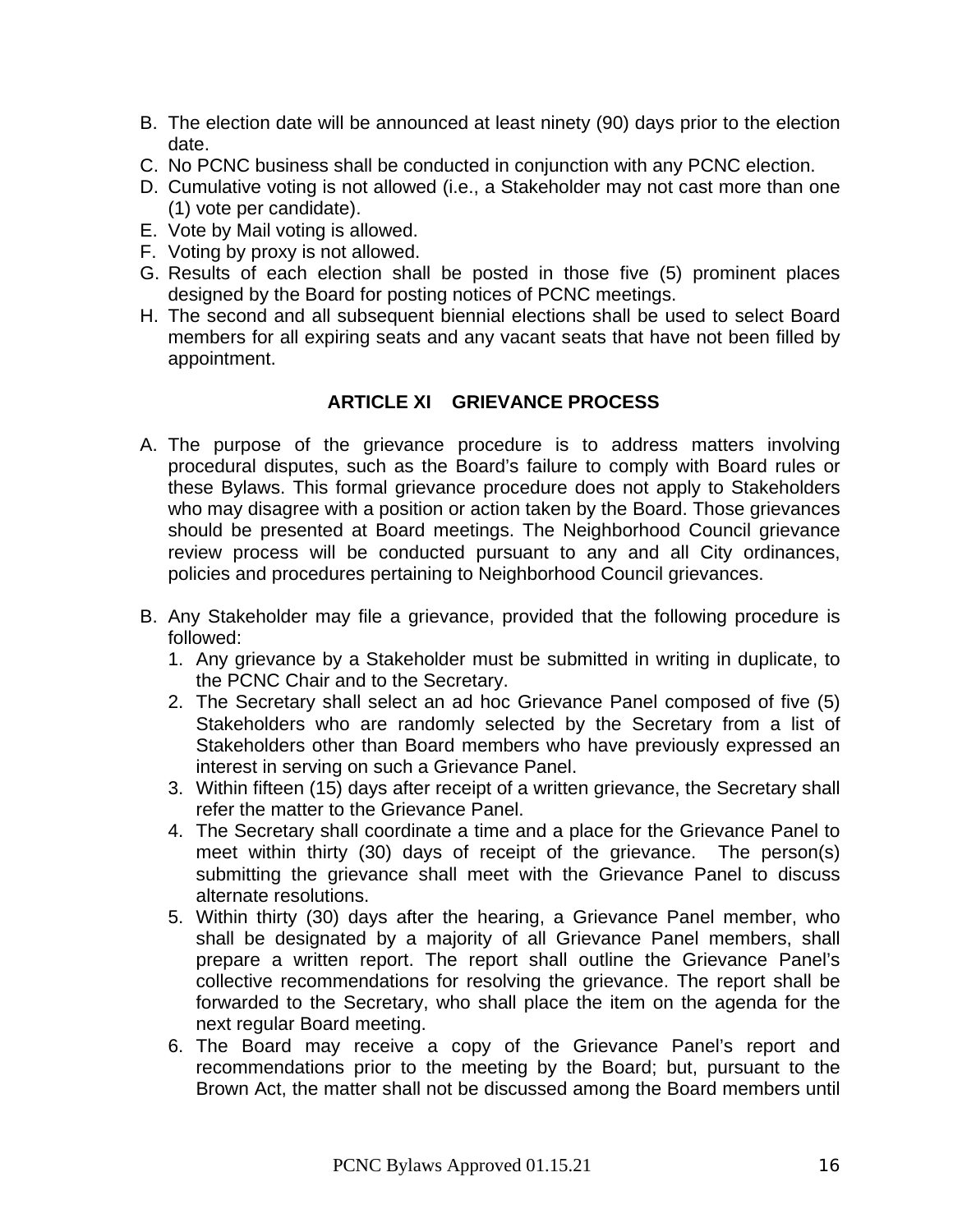the matter is heard at the Board meeting. The Board shall either accept, modify, or reject the Grievance Panel's proposed resolution.

7. In the event that a grievance cannot be resolved through this grievance procedure, then the matter may be referred to the Department for consideration or dispute resolution in accordance with the Plan for the Citywide System of Neighborhood Councils ("Plan").

#### **ARTICLE XII PARLIAMENTARY AUTHORITY**

<span id="page-16-0"></span>All meetings of the Board and its committees shall be conducted in accordance with the current edition of Robert's Rules of Order Newly Revised, except when superseded by applicable law, these Bylaws, or any adopted special rules of order.

The Board also adopts a Procedural Manual, which will be kept as standard operating procedure. Bylaws will be superior. Procedural Manual can be changed or added to by a majority vote of the Board.

#### **ARTICLE XIII AMENDMENTS**

- <span id="page-16-1"></span>A. Any Stakeholder or Board member may propose an amendment to the Bylaws by submitting such proposed amendment in writing to the Rules Committee together with a petition supporting the proposed change signed by at least thirty (30) Stakeholders.
- B. Rules Committee shall, within thirty (30) days after receiving the proposed Bylaws amendment, draft a properly worded amendment and refer the proposed Bylaws amendment to the Outreach Committee for dissemination to the public.
- C. The proposed Bylaws amendment shall be made available to Stakeholders for a notification period of not less than thirty (30) days, by a process to be determined by the Outreach Committee.
- D. The proposed amendment shall be placed on the agenda for the first Board meeting following the end of the notification period, at which public comment will be allowed.
- E. The Board may approve an amendment to the Bylaws by two-thirds (2/3) vote of the Board members or Alternates present and voting at any regular Board meeting held after the Board meeting at which the amendment was originally proposed. If approved, the proposed amendment shall be submitted to the Department in accordance with the Plan and shall become effective upon approval by the Department.

# **ARTICLE XIV COMPLIANCE**

<span id="page-16-3"></span><span id="page-16-2"></span>**Section 1: Code of Civility** – The PCNC, its representatives, and all Stakeholders will conduct PCNC business in a professional and respectful manner and will abide by these Bylaws, Board rules, the Plan, and all governmental laws and regulations that may apply. Board members will abide by the Commission's Neighborhood Council Board Member Code of Conduct Policy, which must be signed within 30 days of election or appointment to the Board.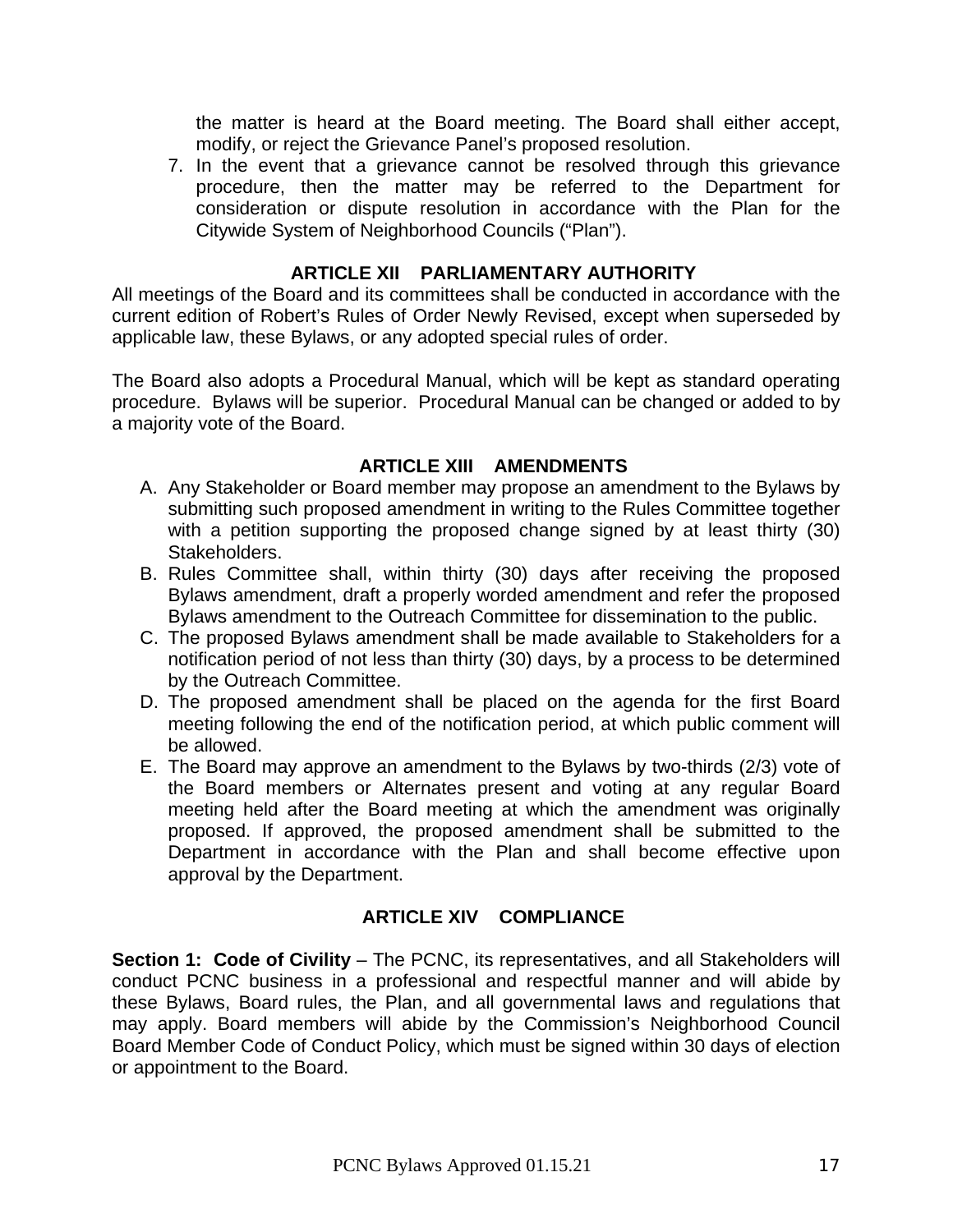<span id="page-17-0"></span>**Section 2: Training** – All Board members must complete ethics and funding training prior to making motions and voting on funding related matters. Additionally, all required training must be completed within 90 days of election or appointment as per Article V, Section 9 B of these Bylaws.

<span id="page-17-1"></span>**Section 3: Self-Assessment** – The PCNC shall meet at least once a year in the month prescribed by DONE for the purpose of the Board reporting on activities of the past year and its plans for the forthcoming year.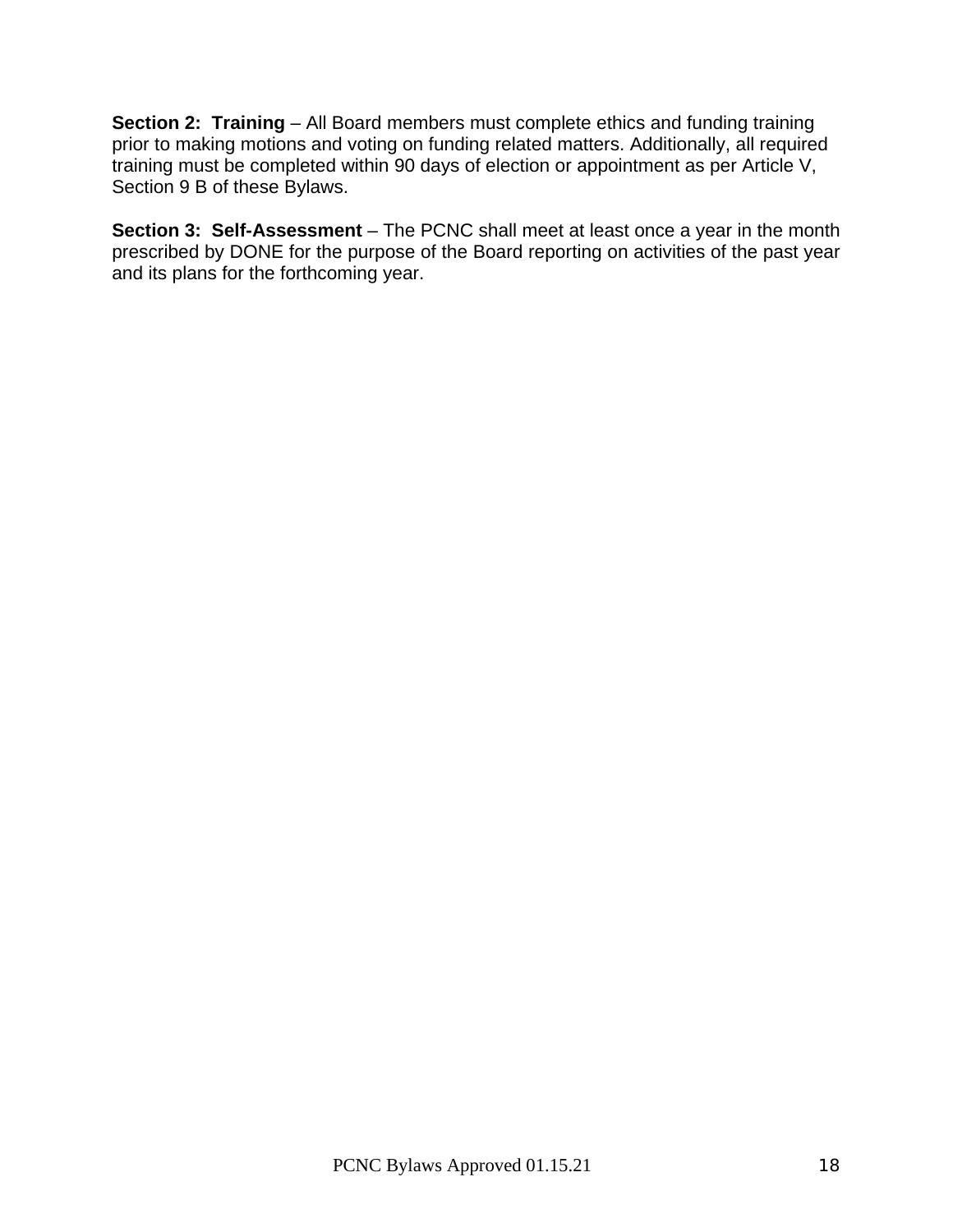<span id="page-18-0"></span>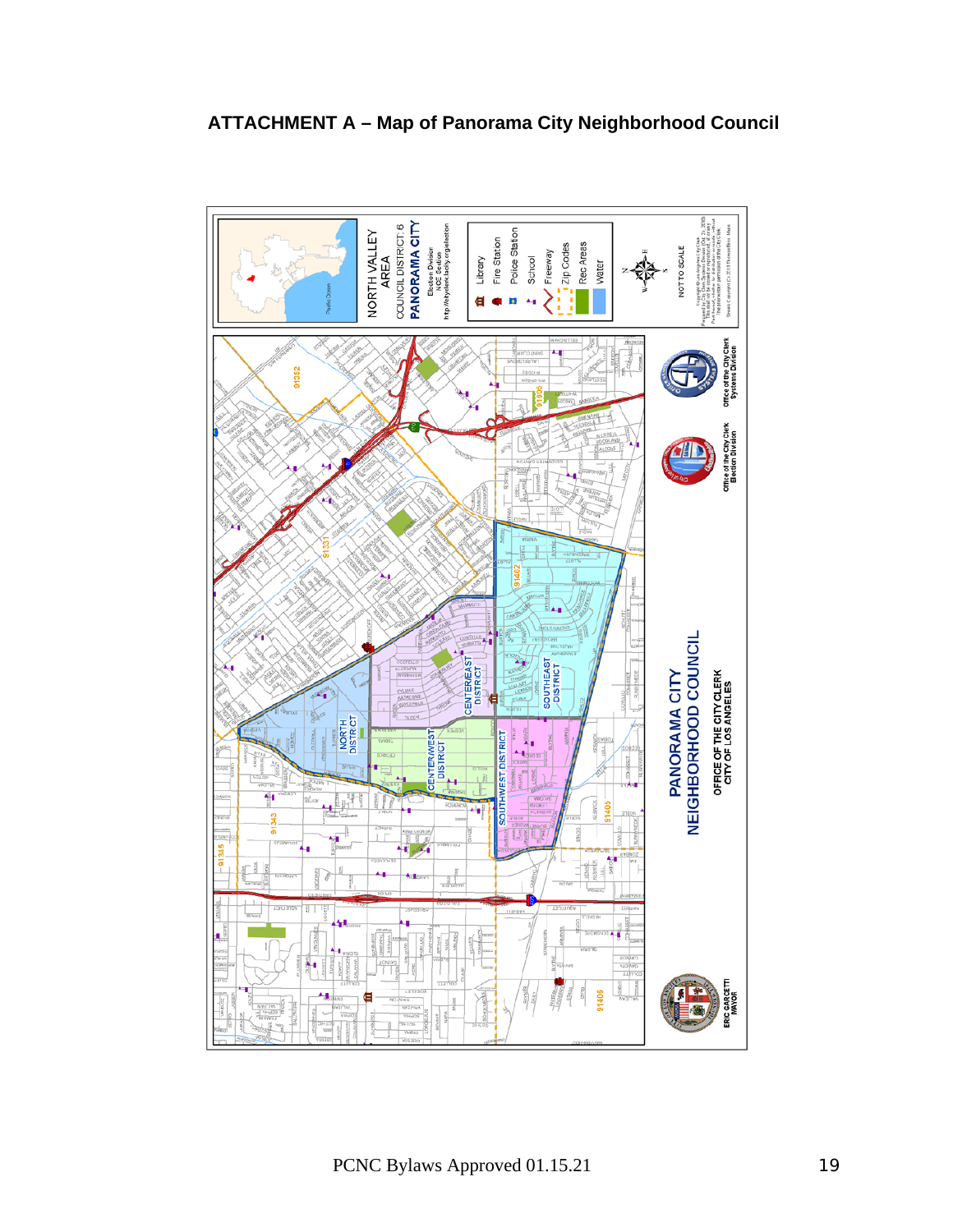#### **ATTACHMENT B – Governing Board and Structure Panorama City Neighborhood Council - 21 Board Seats**

<span id="page-19-0"></span>

| <b>BOARD POSITION</b>                                           | # OF<br><b>SEATS</b> | <b>ELECTED OR</b><br><b>APPOINTED?</b> | <b>ELIGIBILITY TO RUN FOR</b><br><b>THE SEAT</b>                                                                                                                                                | <b>ELIGIBILITY TO VOTE</b><br><b>FOR THE SEAT</b>                                                                                                                       |
|-----------------------------------------------------------------|----------------------|----------------------------------------|-------------------------------------------------------------------------------------------------------------------------------------------------------------------------------------------------|-------------------------------------------------------------------------------------------------------------------------------------------------------------------------|
| Resident-Homeowner North<br><b>Director</b><br>Term: 4 years    | 1                    | Elected                                | Any stakeholder who is at least 18<br>years of age on the day of the<br>election and who lives within the<br>nomination district in housing<br>owned by the stakeholder or a<br>family member.  | Any stakeholder who is at<br>least 16 years of age on the<br>day of the election and who<br>lives, works<br>or owns<br>property within the council<br>boundaries.       |
| Resident-Homeowner<br>Center-West Director<br>Term: 4 years     | 1                    | Elected                                | Any stakeholder who is at least 18<br>years of age on the day of the<br>election and who lives within the<br>nomination district in housing<br>owned by the stakeholder or a<br>family member.  | Any stakeholder who is at<br>least 16 years of age on the<br>day of the election and who<br>lives, works or owns<br>property within the council<br>boundaries.          |
| Resident-Homeowner<br>Center-East Director<br>Term: 4 years     | 1                    | Elected                                | Any stakeholder who is at least 18<br>years of age on the day of the<br>election and who lives within the<br>nomination district in housing<br>owned by the stakeholder or a<br>family member.  | Any stakeholder who is at<br>least 16 years of age on the<br>day of the election and who<br>lives.<br>works<br>or owns<br>property within the council<br>boundaries.    |
| Resident-Homeowner<br>Southwest Director<br>Term: 4 Years       | 1                    | Elected                                | Any stakeholder who is at least 18<br>years of age on the day of the<br>election and who lives within the<br>nomination district in housing<br>owned by the stakeholder or a<br>family member.  | Any stakeholder who is at<br>least 16 years of age on the<br>day of the election and who<br>lives, works or owns<br>property within the council<br>boundaries.          |
| Resident-Homeowner<br>Southeast Director<br>Term: 4 Years       | 1                    | Elected                                | Any stakeholder who is at least 18<br>years of age on the day of the<br>election and who lives within the<br>nomination district in housing<br>owned by the stakeholder or a<br>family member.  | Any stakeholder who is at<br>least 16 years of age on the<br>day of the election and who<br>lives, works<br>or<br>owns<br>property within the council<br>boundaries.    |
| Resident-Renter North Director<br>Term: 4 Years                 | 1                    | Elected                                | Any stakeholder who is at least 18<br>years of age on the day of the<br>election and who lives within the<br>nomination district in housing<br>rented by the stakeholder or a<br>family member. | Any stakeholder who is at<br>least 16 years of age on the<br>day of the election and who<br>lives, works or owns<br>property within the council<br>boundaries.          |
| Resident-Renter Center-West<br><b>Director</b><br>Term: 4 Years | 1                    | Elected                                | Any stakeholder who is at least 18<br>years of age on the day of the<br>election and who lives within the<br>nomination district in housing<br>rented by the stakeholder or a<br>family member. | Any stakeholder who is at<br>least 16 years of age on the<br>day of the election and who<br>lives,<br>works<br>or<br>owns<br>property within the council<br>boundaries. |